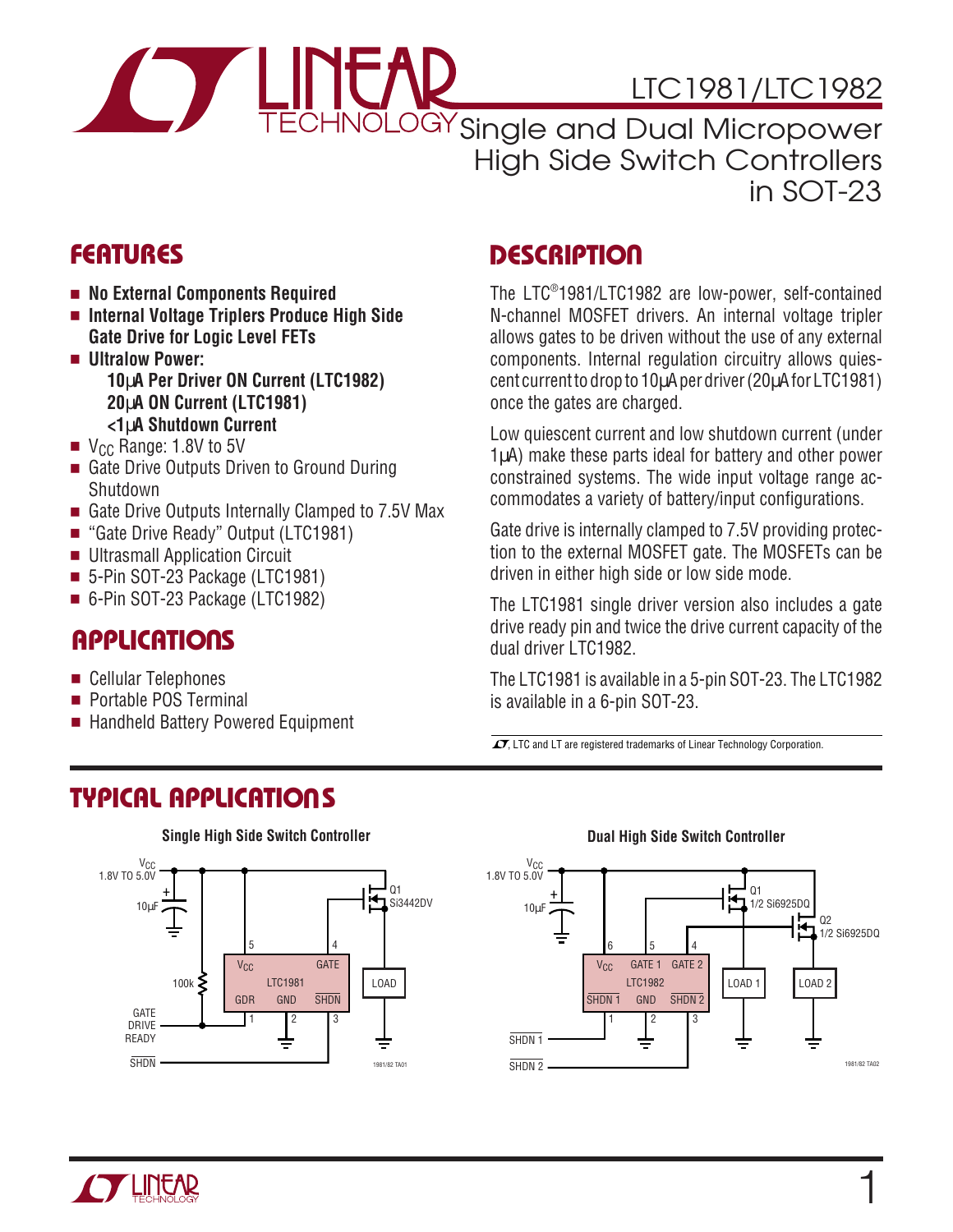### **ABSOLUTE MAXIMUM RATINGS** (Notes 1, 2)

Terminal Voltage LTC1981:  $V_{CC}$ , GATE,  $\overline{SHDN}$ , GDR ........ -0.3V to 7.5V LTC1982:  $V_{CC}$ , GATE 1, GATE 2, SHDN 1, SHDN 2 ................... –0.3V to 7.5V

Operating Temperature Range LTC1981E/LTC1982E (Note 3) ............ –40°C to 85°C Storage Temperature Range ................. –65°C to 150°C Lead Temperature (Soldering, 10 sec).................. 300°C

# **PACKAGE/ORDER INFORMATION**



Consult factory for parts specified with wider operating temperature ranges.

# **ELECTRICAL CHARACTERISTICS The** ● **denotes the specifications which apply over the full operating**

temperature range, otherwise specifications are at T<sub>A</sub> = 25°C. V<sub>CC</sub> = 5V unless otherwise specified. C<sub>GATE 1</sub> = C<sub>GATE 2</sub> = C<sub>GATE</sub> = 1000pF.

| <b>SYMBOL</b>   | <b>PARAMETER</b>                        | <b>CONDITIONS</b>                                                                             |           | MIN                          | <b>TYP</b>                   | <b>MAX</b>                   | <b>UNITS</b>     |
|-----------------|-----------------------------------------|-----------------------------------------------------------------------------------------------|-----------|------------------------------|------------------------------|------------------------------|------------------|
| $V_{CC}$        | <b>Operating Supply Voltage</b>         |                                                                                               | $\bullet$ | 1.8                          |                              | 5.5                          | V                |
| Icc             | <b>Supply Current</b>                   | GATE 1 and GATE 2 Outputs High<br>GATE 1 or GATE 2 Outputs High<br>GATE Output High (LTC1981) | ●         |                              | 17<br>10<br>17               | 30<br>20<br>30               | μA<br>μA<br>μA   |
| <b>I</b> SHDN   | <b>SHDN Supply Current</b>              | SHDN 1 and SHDN 2 Inputs Low<br>SHDN Input Low (LTC1981)                                      |           |                              |                              |                              | μA<br>μA         |
| VGATE           | <b>GATE Drive Output Voltage</b>        | $V_{CC} = 1.8V$<br>$V_{CC} = 2.7V$<br>$V_{CC} = 3.3V$<br>$V_{CC} = 5V$                        |           | 4.27<br>6.40<br>6.90<br>6.90 | 4.50<br>6.75<br>7.25<br>7.25 | 4.75<br>7.10<br>7.50<br>7.50 | V<br>V<br>V<br>V |
| $f_{\rm OSC}$   | <b>Charge Pump Oscillator Frequency</b> | Measured with 10k Resistor from Output to GND                                                 |           |                              | 600                          |                              | kHz              |
| $t_{ON}$        | Turn-on Time into 1000pF                | From SHDN 1, SHDN 2 Going High to<br>GATE 1, GATE $2 = V_{CC} + 1V$                           |           |                              | 110                          |                              | μs               |
|                 |                                         | From $\overline{\text{SHDN}}$ Going High to GATE = $V_{CC}$ +1V (LTC1981)                     |           |                              | 85                           |                              | μS               |
| $t_{OFF}$       | Turn-off Time into 1000pF               | From SHDN 1, SHDN 2 Going Low to<br>GATE 1, GATE 2 GATE = $100mV$                             |           |                              | 12                           |                              | $\mu$ s          |
| $V_{ L}$        | <b>SHDN Input Low Voltage</b>           | $V_{CC} = 1.8V$ to 5.5V                                                                       |           | 0.4                          |                              |                              | V                |
| $V_{\text{IH}}$ | <b>SHDN Input High Voltage</b>          | $V_{CC}$ = 1.8V to 5.5V                                                                       |           |                              |                              | 1.6                          | V                |
| $C_{\text{IN}}$ | <b>SHDN Input Capacitance</b>           | (Note 4)                                                                                      |           |                              | 5                            |                              | рF               |
| IIN             | <b>SHDN Input Leakage Current</b>       |                                                                                               |           |                              |                              | ±1                           | μA               |

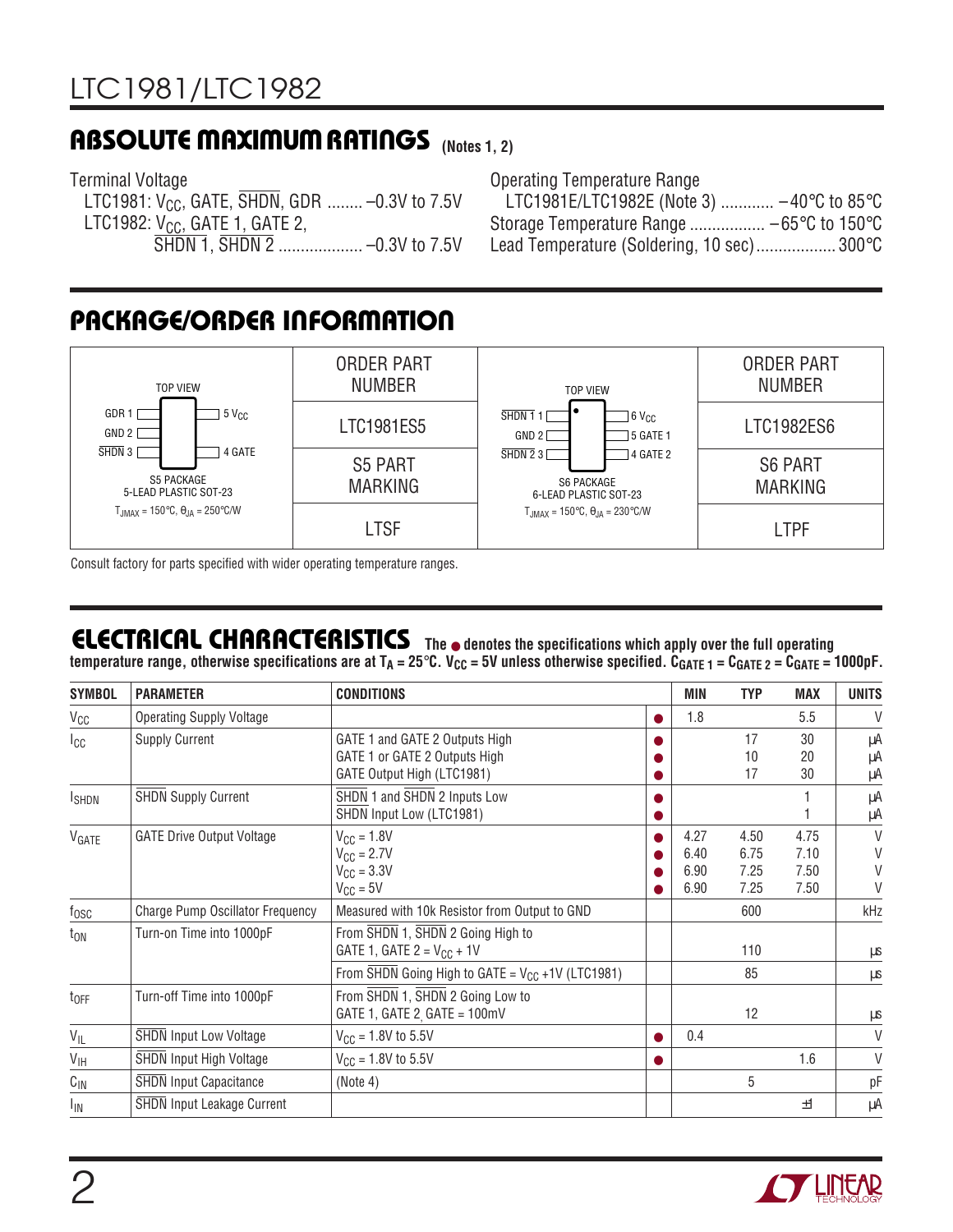### **ELECTRICAL CHARACTERISTICS The** ● **denotes the specifications which apply over the full operating**

temperature range, otherwise specifications are at T<sub>A</sub> = 25°C. V<sub>CC</sub> = 5V unless otherwise specified. C<sub>GATE 1</sub> = C<sub>GATE 2</sub> = C<sub>GATE</sub> = 1000pF. **(LTC1981 only)**

| <b>SYMBOL</b> | <b>PARAMETER</b>                   | <b>CONDITIONS</b>                                                                                               | <b>MIN</b>                   | <b>TYP</b>                 | <b>MAX</b>                   | <b>UNITS</b>     |
|---------------|------------------------------------|-----------------------------------------------------------------------------------------------------------------|------------------------------|----------------------------|------------------------------|------------------|
| $V_{OL}$      | <b>GDR Output Voltage Low</b>      | $I_{SINK} = 100 \mu A$ , $V_{CG} = 1.8 V$                                                                       |                              | 0.05                       | 0.4                          | V                |
|               | <b>GATE Drive Ready Trip Point</b> | <b>GATE Voltage Rising</b><br>$V_{CC} = 1.8V$<br>$V_{\rm CC}$ = 2.7V<br>$V_{\text{CC}} = 3.3V$<br>$V_{CC} = 5V$ | 3.85<br>5.78<br>6.17<br>6.17 | 4.05<br>6.08<br>6.5<br>6.5 | 4.25<br>6.38<br>6.82<br>6.82 | V<br>V<br>V<br>V |
|               | <b>GDR Hysteresis</b>              | <b>GATE Voltage Falling</b>                                                                                     |                              | ŋ                          |                              | $\frac{0}{0}$    |
|               | <b>GDR Delay</b>                   | After GATE is Above the GDR Trip Threshold<br>10k Pull-Up to $V_{CC}$                                           |                              | ヮ                          |                              | μS               |

**Note 1**: Absolute Maximum Ratings are those values beyond which the life of a device may be impaired.

**Note 2:** All voltage values are with respect to GND.

**Note 3:** the LTC1982E is guaranteed to meet performance specifications from 0°C to 70°C. Specifications over the –40°C to 85°C operating temperature range are assured by design, characterization and correlation with statistical process controls.

**Note 4:** Guaranteed by design not subject to test.

# **TYPICAL PERFORMANCE CHARACTERISTICS**



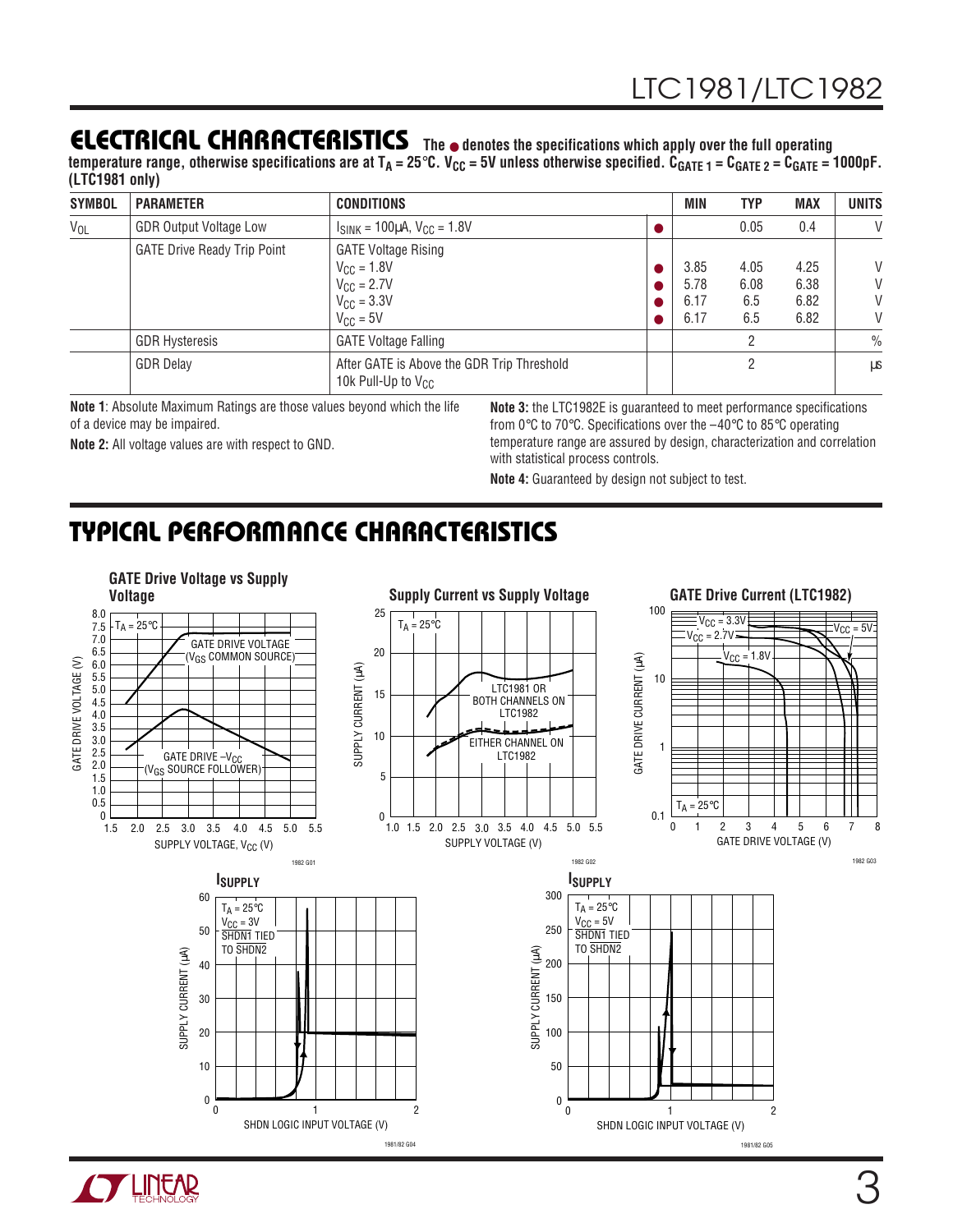# **TYPICAL PERFORMANCE CHARACTERISTICS**



# **PIN FUNCTIONS U UU**

#### **LTC1981:**

**GDR (Pin 1):** Gate Drive Ready Active High Open Drain Output. Used to indicate when the gate drive output is greater than 90% of its final value.

#### **GND (Pin 2):** Ground.

**SHDN (Pin 3):** SHDN Active Low Input. Used to shut down the part and force the GATE output pin to ground.

**GATE (Pin 4):** Gate Drive Output to an External High Side Switch. Fully enhanced by internal charge pump. Controlled by the SHDN input pin. Output voltage on this pin will be approximately 2.5 times  $V_{CC}$  or 7.25V, whichever is less.

**V<sub>CC</sub>** (Pin 5): Input Supply Voltage. Range from 1.8V to 5.5V.

### **LTC1982:**

**SHDN 1 (Pin 1):** SHDN 1 Active Low Input. Used to shut down the GATE 1 charge pump and force the GATE 1 output pin to ground.

**GND (Pin 2):** Ground.

**SHDN 2 (Pin 3):** SHDN 2 Active Low Input. Used to shut down the GATE 2 charge pump and force the GATE 2 output pin to ground.

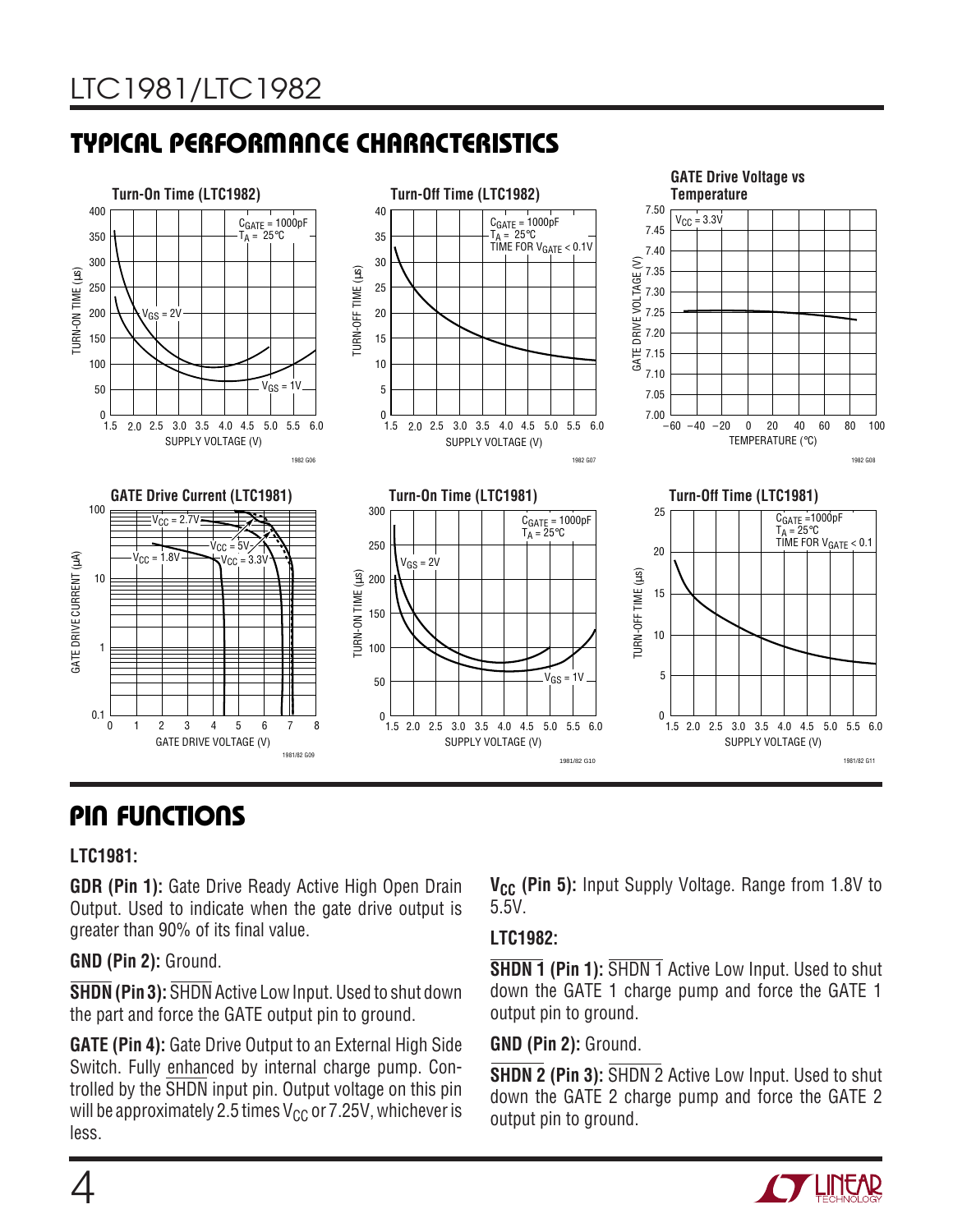# **PIN FUNCTIONS**

**GATE 2(Pin 4):** Gate Drive Output to an External High Side Switch. Fully enhanced by internal charge pump. Controlled by the SHDN 2 input pin. Output voltage on this pin will be approximately 2.5 times  $V_{CC}$  or 7.25V, whichever is less.

**GATE 1 (Pin 5):** Gate Drive Output to an External High Side Switch. Fully enhanced by internal charge pump. Controlled by the SHDN 1 input pin. Output voltage on this pin will be approximately 2.5 times  $V_{CC}$  or 7.25V, whichever is less.

**V<sub>CC</sub>** (Pin 6): Input Supply Voltage. Range from 1.8V to 5.5V.



# **BLOCK DIAGRAMS**

# **OPERATION**

### **Charge Pump**

To fully enhance the external N-channel switches, internal charge pumps are used to boost the output gate drive to approximately 2.5 times the supply voltage, or 7.25V, whichever is less. A feedback network is used to regulate the output gate drive. This keeps the supply current low in addition to providing a maximum output voltage limit. The reason for the maximum output voltage limit is to avoid switch gate source breakdown due to excessive gate overdrive.

The gate drive outputs (GATE 1, GATE 2, or GATE) are controlled by the shutdown input pins (SHDN 1, SHDN 2) or  $\overline{\text{SHDN}}$ ). A logic high input on one of the shutdown input pins enables the corresponding charge pump and drives

the related gate drive output pin high. A logic low input on one of the shutdown input pins disables the corresponding charge pump and drives the related gate drive output pin low. If shutdown input on the LTC1981 is low or both of the shutdown input pins on the LTC1982 are low, the part will be placed into a low current shutdown mode  $(<1<sub>µ</sub>A)$ .

### **Gate Drive Ready (LTC1981 Only)**

The gate drive ready pin (GDR) is used to indicate when the gate drive output (GATE) is greater than 90% of its final value. This can be useful in applications that require knowledge of the state of the gate drive for initialization purposes or as fault detection should something be loading the gate drive down.

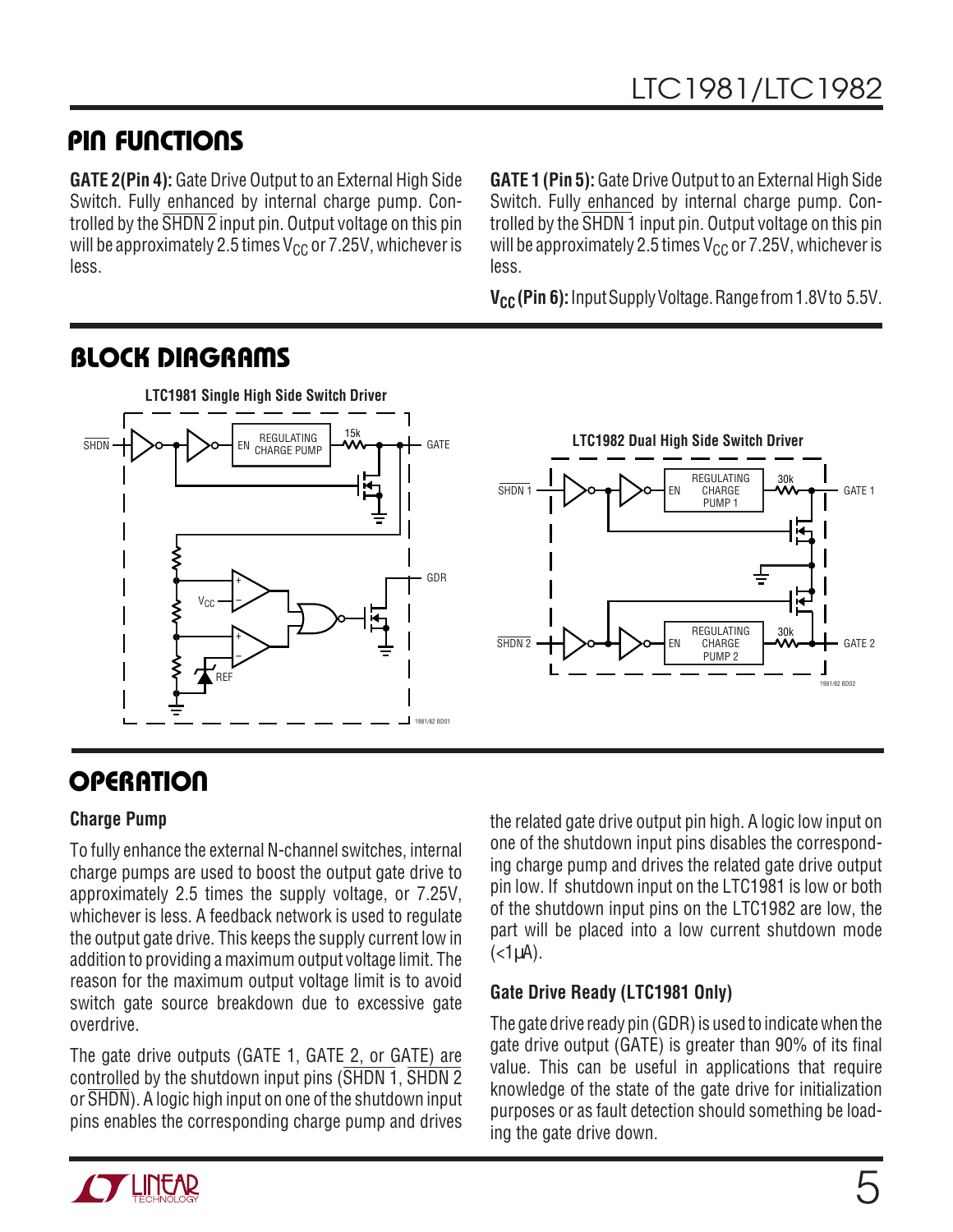# **APPLICATIONS INFORMATION U W U U**

### **Logic-Level MOSFET Switches**

The LTC1981/LTC1982 are designed to operate with logiclevel N-channel MOSFET switches. Although there is some variation among manufacturers, logic-level MOSFET switches are typically rated with  $V_{GS}$  = 4V with a maximum continuous  $V_{GS}$  rating of  $\pm$ 8V. RDS (ON) and maximum  $V_{DS}$  ratings are similar to standard MOSFETs and there is generally little price differential. When operating at supply voltages of 5V or greater, care must be taken when selecting the MOSFET. The LTC1981/LTC1982 limit the output voltage to between 6.9V and 7.5V. The  $V_{GS}$  developed for the MOSFET may be too low to sufficiently turn on the MOSFET. MOSFETs rated at 2.5V, or less, will be better suited for applications where the supply voltages approach 5V.

### **Powering Large Capacitive Loads**

Electrical subsystems in portable battery-powered equipment are typically bypassed with large filter capacitors to reduce supply transients and supply induced glitching. If not properly powered however, these capacitors may themselves become the source of supply glitching. For example, if a 100µF capacitor is powered through a switch with a slew rate of 0.1V/us, the current during start-up is:

$$
I_{\text{STAT}} = C(\Delta V/\Delta t)
$$
  
= (100 • 10<sup>-6</sup>)(1 • 10<sup>5</sup>)  
= 10A

Obviously, this is too much current for the regulator (or output capacitor) to supply and the output will glitch by as much as a few volts.

The start up current can be substantially reduced by limiting the slew rate at the gate of an N-channel as shown in Figure 1. The gate drive output of the LTC1981/LTC1982 have an internal 30k resistor (15k LTC1981) in series with each of the output gate drive pins (see Functional Block Diagram). Therefore, it only needs an external 0.1µF capacitor (0.22µF for the LTC1981) to create enough RC delay to substantially slow the slew rate of the MOSFET gate to approximately 0.6V/ms. Since the MOSFET is operating as a source follower, the slew rate at the source is essentially the same as that at the gate, reducing the startup current to approximately 60mA which is easily

managed by the system regulator. R1 is required to eliminate the possibility of parasitic MOSFET oscillations during switch transitions. It is a good practice to isolate the gates of paralleled MOSFETs with 1k resistors to decrease the possibility of interaction between switches.



**Figure 1. Powering a Large Capactive Load**

### **Mixed 5V/3V Systems**

Because the input ESD protection diodes are referenced to the GND pin instead of the supply pin, it is possible to drive the LTC1981/LTC1982 inputs from 5V CMOS or TTL logic even though the LTC1981/LTC1982 is powered from a 3.3V supply as shown in Figure 2. Likewise, because the input threshold voltage high is never greater than 1.6V, the reverse situation is true. The LTC1981/LTC1982 can be driven with 3V CMOS or TTL even when the supply to the device is as high as 5V as shown in Figure 3.



**Figure 3. Direct Interface to 3.3V Logic**



1981/82 F03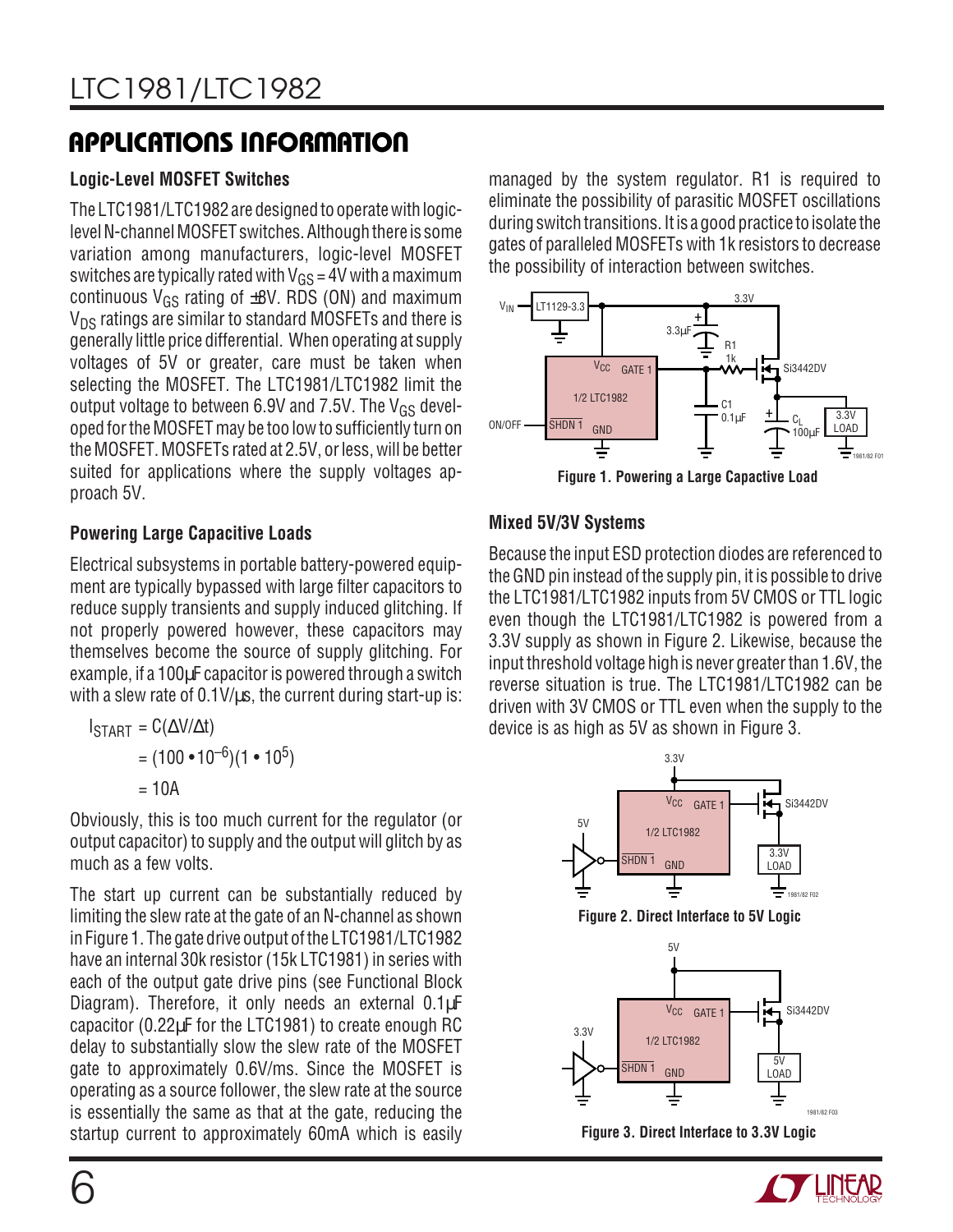### **APPLICATIONS INFORMATION U W U U**

#### **Reverse Battery Protection**

The LTC1981/LTC1982 can be protected against reverse battery conditions by connecting a 150 $\Omega$  resistor in series with the supply pin as shown in Figure 4. The resistor limits the supply current to less than 24mA with –3.6V applied. Because the LTC1981/LTC1982 draw very little current while in normal operation, the drop across the resistor is minimal. Control logic can be protected by adding 10k resistors in series with the input pins.



### **PACKAGE DESCRIPTION**

**Dimensions in inches (millimeters) unless otherwise noted.**





Information furnished by Linear Technology Corporation is believed to be accurate and reliable. However, no responsibility is assumed for its use. Linear Technology Corporation makes no representation that the interconnection of its circuits as described herein will not infringe on existing patent rights.